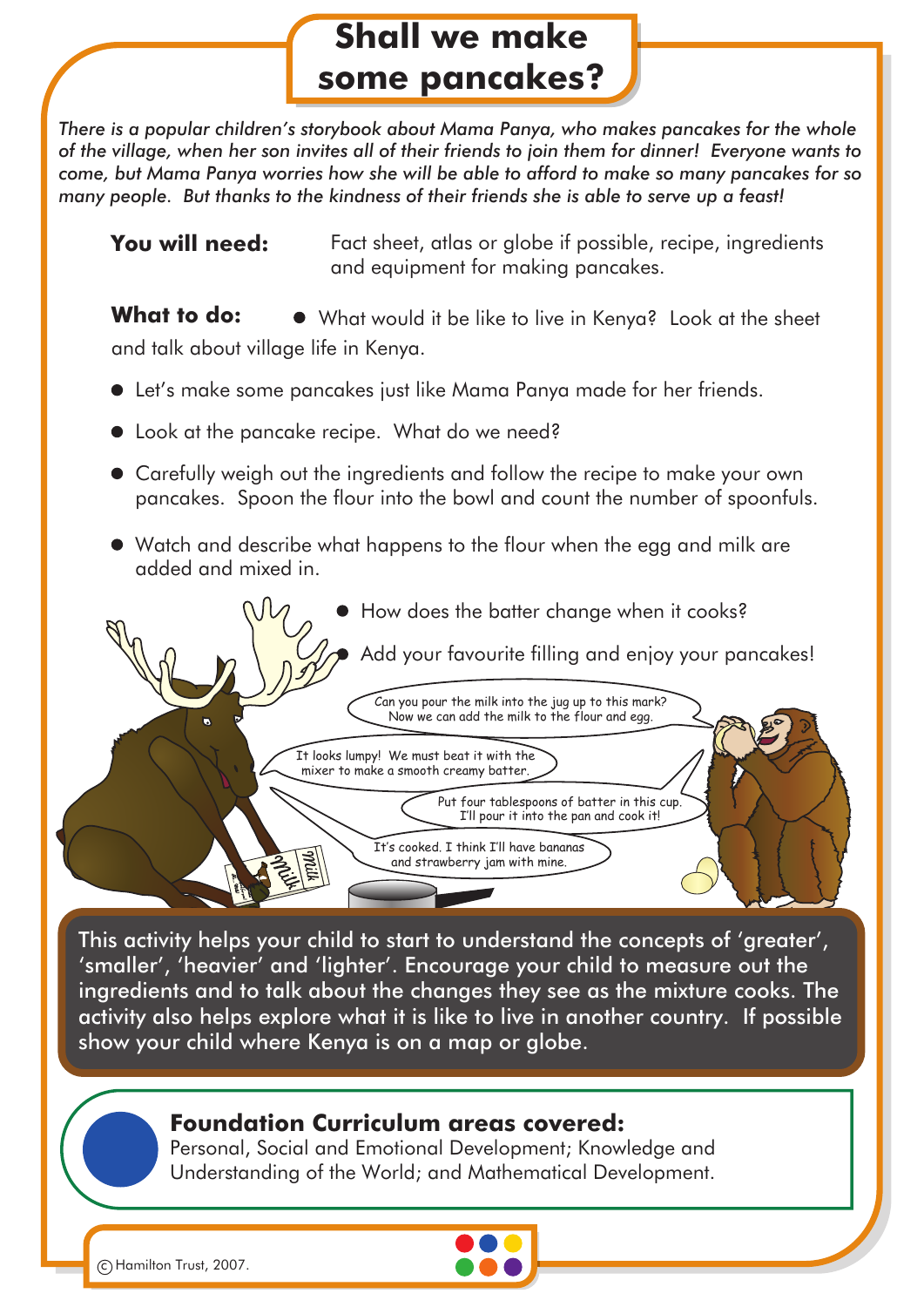## **Life in Kenya**

**Kenya** is a beautiful country in Africa with a long history and a vibrant culture. It has modern and exciting cities and wonderful countryside and scenery, including the Great Rift Valley and Lake Victoria. People go on expeditions to climb Mount Kenya or on safari holidays to see the lions, elephants, giraffes and other wild animals.

### **Village life**

Although many people who live in Kenya live in cities, some still live in small villages in rural areas. Some village people work on tea or coffee plantations, but most villagers farm and have cows, goats and chickens. Children go to school, but they have to walk a very long way to their classroom. When there isn't a school close by, villages set up their own classes. These are called Harambee (har-ram-bay), which means 'pulling together'. After school, older children help with chores. They collect firewood or take care of their younger brothers and sisters. They also play games. Football is very popular! When their work is done families sit under the stars and tell stories and listen to music played on a mbira (mm-beerah, also known as a board piano). **CO** Angela Sev



Genvessel. June 2006.



## **Food and cooking**

Most cooking is done over a stone fire. The fire also provides heat and light.

The main foods eaten are Ugali (a cornmeal porridge), rice, bread, chicken, eggs, goat, fish and vegetables.

Pancakes are cheap to make. Villagers grow their own wheat, which they grind into flour using two big flat stones. They get milk from their cows or goats and eggs from their chickens.